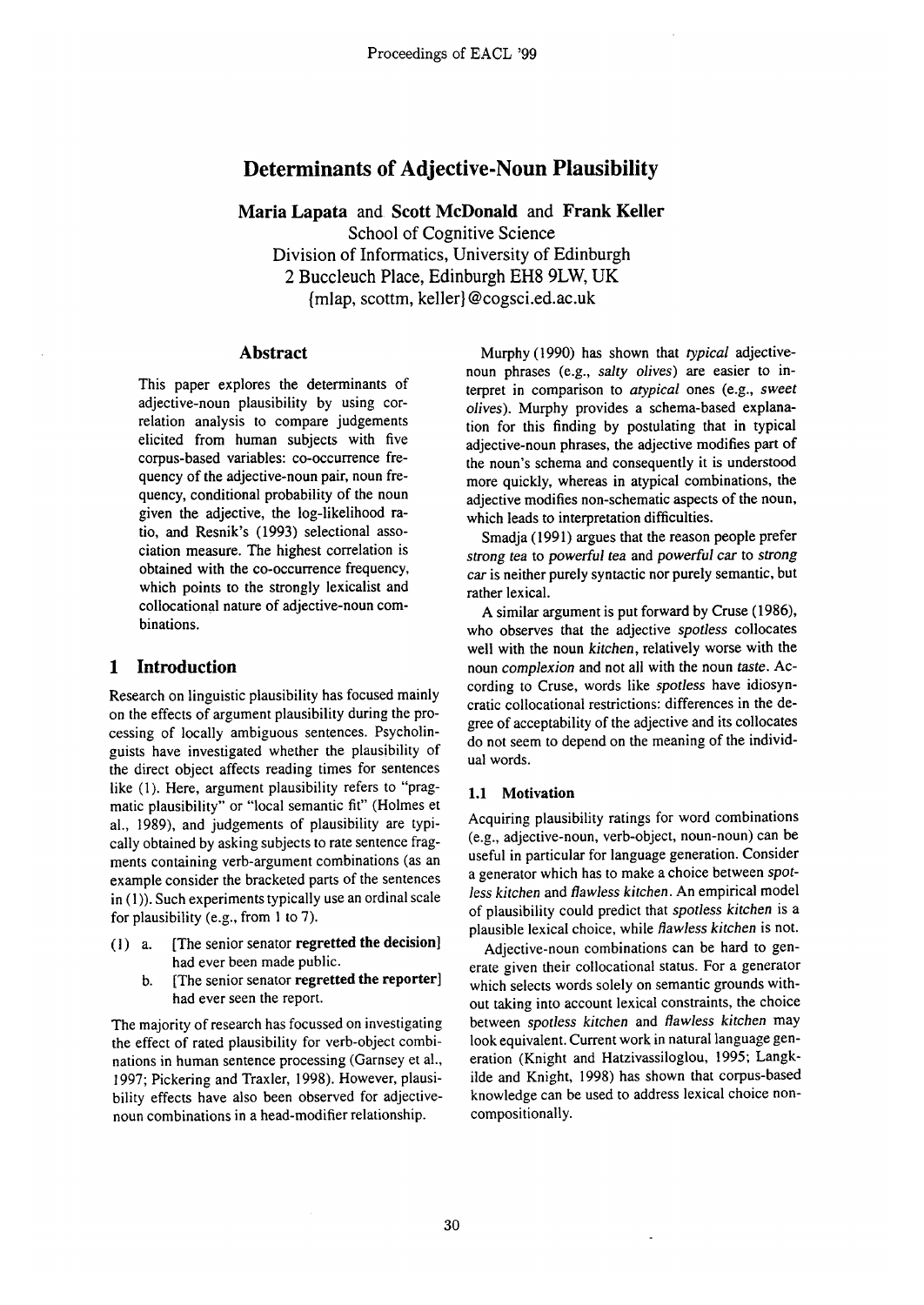In the work reported here we acquire plausibility ratings for adjective-noun combinations by eliciting judgements from human subjects, and examine the extent to which different corpus-based models correlate with human intuitions about the "goodness of fit" for a range of adjective-noun combinations.

The research presented in this paper is similar in motivation to Resnik's (1993) work on selectional restrictions. Resnik evaluated his informationtheoretic model of selectional constraints against human plausibility ratings for verb-object combinations, and showed that, in most cases, his model assigned higher selectional association scores to verb-object combinations which were judged more plausible by human subjects.

We test five corpus-based models against human plausibility judgements:

- 1. Familiarity **of adjective-noun pair.** We operationalise familiarity as co-occurrence frequency in a large corpus. We calculate the co-occurrence frequency of adjective-noun pairs in order to examine whether high corpus frequency is correlated with plausibility, and correspondingly low corpus frequency with implausibility.
- 2. Familiarity **of head noun.** We compare rated plausibility with the corpus frequency of the head noun, the motivation being that highly frequent nouns are more familiar than less frequent ones, and consequently may affect the judged plausibility of the whole noun phrase.
- 3. Conditional probability. Our inclusion of the conditional probability,  $P(noun | adjective)$ , as a predictor variable also relies on the prediction that plausibility is correlated with corpus frequency. It differs from simple co-occurrence frequency in that it additionally takes the overall adjective frequency into account.
- 4. Coliocational status. We employ the loglikelihood ratio as a measure of the collocational status of the adjective-noun pair (Dunning, 1993; Daille, 1996). If we assume that plausibility differences between *strong* tea and *powerful* tea or *guilty verdict* and *guilty cat* reflect differences in collocational status (i.e., appearing together more often than expected by their individual occurrence frequencies), as opposed to being semantic in nature, then the log-likelihood ratio may also predict adjective-noun plausibility.
- 5. **Selectional association.** Finally, we evaluate plausibility ratings against Resnik's (1993) measure of selectional association. This measure is attractive because it combines statistical

and knowledge-based methods. By exploiting a knowledge-based taxonomy, it can capture conceptual information about lexical items and hence can make predictions about word combinations which have not been seen in the corpus.

In the following section we describe our method for eliciting plausibility judgements for adjective-noun combinations. Section 3 reports the results of using the five corpus-based models as predictors of adjectivenoun plausibility. Finally, section 4 offers some discussion of future work, and section 5 concluding remarks.

# **2 Collecting Plausibility Ratings**

In order to evaluate the different corpus-based models of adjective-noun plausibility introduced above, we first needed to establish an independent measure of plausibility. The standard approach used in experimental psycholinguistics is to elicit judgements from human subjects; in this section we describe our method for assembling the set of experimental materials and collecting plausibility ratings for these stimuli.

### **2.1 Method**

**Materials and Design.** The ideal test of any of the proposed models of adjective-noun plausibility will be with randomly-chosen materials. We chose 30 adjectives according to a set of minimal criteria (detailed below), and paired each adjective with a noun selected randomly from three different frequency ranges, which were defined by co-occurrence counts in the 100 million word British National Corpus (BNC; Burnard (1995)). The experimental design thus consisted of one factor, Frequency Band, with three levels (High, Medium, and Low).

We chose the adjectives to be minimally ambiguous: each adjective had exactly two senses according to WordNet (Miller et al., 1990) and was unambiguously tagged as "adjective" 98.6% of the time, measured as the number of different part-of-speech tags assigned to the word in the BNC. The 30 adjectives ranged in BNC frequency from 1.9 to 49.1 per million.

We identified adjective-noun pairs by using Gsearch (Corley et al., 1999), a chart parser which detects syntactic patterns in a tagged corpus by exploiting a userspecified context free grammar and a syntactic query. Gsearch was run on a lemmatised version of the BNC so as to compile a comprehensive corpus count of all nouns occurring in a modifier-head relationship with each of the 30 adjectives. Examples of the syntactic patterns the parser identified are given in Table 1. From the syntactic analysis provided by the parser we extracted a table containing the adjective and the head of the noun phrase following it. In the case of compound nouns, we only included sequences of two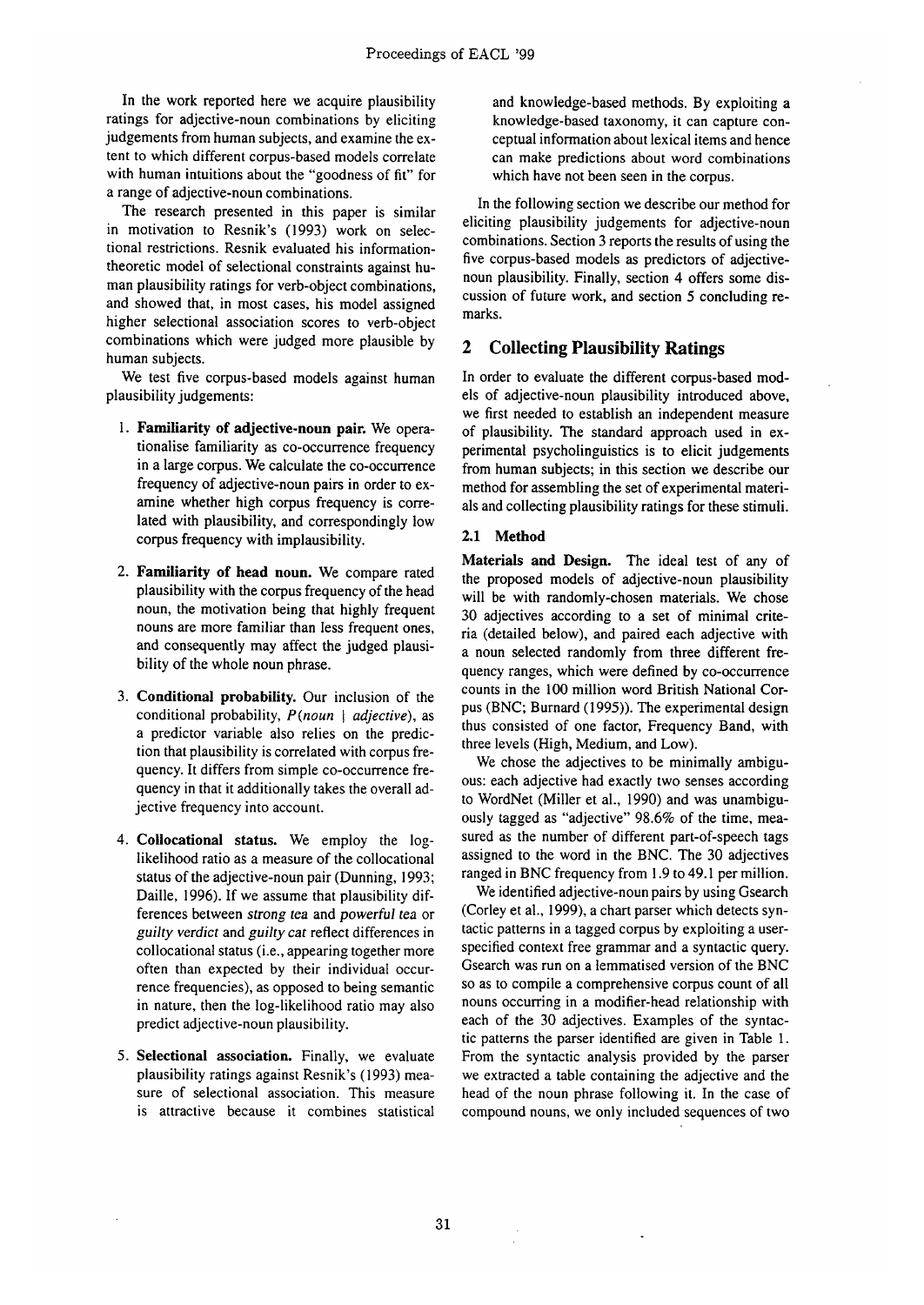nouns, and considered the rightmost occurring noun as the head.

From the retrieved adjective-noun pairs, we removed all pairs where the noun had a BNC frequency of less than 10 per million, as we wanted to reduce the risk of plausibility ratings being influenced by the presence of a noun unfamiliar to the subjects. Finally, for each adjective we divided the set of pairs into three "bands" (High, Medium, and Low), based on an equal division of the range of log-transformed co-occurrence frequency, and randomly chose one noun from each band. Example stimuli are shown in Table 2. The mean log co-occurrence frequencies were 3.839, 2.066 and .258, for the High, Medium, and Low groups, respectively.

30 filler items were also included, in order to ensure subjects produced a wide range of plausibility ratings. These consisted of 30 adjective-noun combinations that were not found in a modifier-head relation in the BNC, and were also judged highly implausible by the authors.

**Procedure.** The experimental paradigm was magnitude estimation (ME), a technique standardly used in psychophysics to measure judgements of sensory stimuli (Stevens, 1975), which Bard et al. (1996) and Cowart (1997) have applied to the elicitation of linguistic judgements. The ME procedure requires subjects to estimate the magnitude of physical stimuli by assigning numerical values proportional to the stimulus magnitude they perceive. In contrast to the 5- or 7-point scale conventionally used to measure human intuitions, ME employs an interval scale, and therefore produces data for which parametric inferential statistics are valid.

ME requires subjects to assign numbers to a series of linguistic stimuli in a proportional fashion. Subjects are first exposed to a modulus item, which they assign an arbitrary number. All other stimuli are rated proportional to the modulus. In this way, each subject can establish their own rating scale, thus yielding maximally fine-graded data and avoiding the known problems with the conventional ordinal scales for linguistic data (Bard et al., 1996; Cowart, 1997; Schütze, 1996).

In the present experiment, subjects were presented with adjective-noun pairs and were asked to rate the degree of adjective-noun fit proportional to a modulus item. The experiment was carried out using WebExp, a set of Java-Classes for administering psycholinguistic studies over the Word-Wide Web (Keller et al., 1998). Subjects first saw a set of instructions that explained the ME technique and included some exampies, and had to fill in a short questionnaire including basic demographic information. Each subject saw all 120 items used in the experiment  $(3 \times 30)$  experimental items and 30 fillers).

Subjects. The experiment was completed by 24 unpaid volunteers, all native speakers of English. Subjects were recruited via postings to local Usenet newsgroups.

#### **2.2 Results and Discussion**

As is standard in magnitude estimation studies, statistical tests were done using geometric means to normalise the data (the geometric mean is the mean of the logarithms of the ratings). An analysis of variance (ANOVA) indicated that the Frequency Band effect was significant, in both by-subjects and by-items analyses:  $F_1(2, 46) = 79.09$ ,  $p < .001$ ;  $F_2(2, 58) =$ 19.99,  $p < .001$ . The geometric mean of the ratings for adjective-noun combinations in the High band was 2.966, compared to Medium items at 2.660 and Low pairs at  $2.271$ .<sup>1</sup> Post-hoc Tukey tests indicated that the differences between all pairs of conditions were significant at  $\alpha = .01$ , except for the difference between the High and Medium bands in the by-items analysis, which was significant at  $\alpha = .05$ . These results are perhaps unsurprising: pairs that are more familiar are rated as more plausible than combinations that are less familiar. In the next section we explore the linear relationship between plausibility and co-occurrence frequency further, using correlation analysis.

# **3 Corpus-based Modelling**

#### **3.1 Method**

We correlated rated plausibility (Plaus) with the following five corpus-based variables: (1) logtransformed co-occurrence frequency (CoocF), measured as the number of times the adjective-noun pair occurs in the BNC; (2) log-transformed noun frequency (NounF), measured as the number of times the head noun occurs in the BNC; (3) conditional probability (CondP) of the noun given the adjective estimated as shown in equation (2); (4) collocational status, $2$  estimated using the log-likelihood statistic (LLRatio); and (5) Resnik's measure of selectional association (SelAssoc), which measures the semantic fit of a particular semantic class  $c$  as an argument to a predicate *pi.* The selectional association between class c and predicate  $p_i$  is given in equations (3) and (4). More specifically, selectional association represents the contribution of a particular semantic class  $c$  to the total quantity of information provided by a predicate about the semantic class of its argument, when measured as the relative entropy between the prior distri-

<sup>&</sup>lt;sup>1</sup> For comparison, the filler items had a mean rating of .998.

<sup>&</sup>lt;sup>2</sup>Mutual information, though potentially of interest as a measure of collocational status, was not tested due to its well-known property of overemphasising the significance of rare events (Church and Hanks, 1990).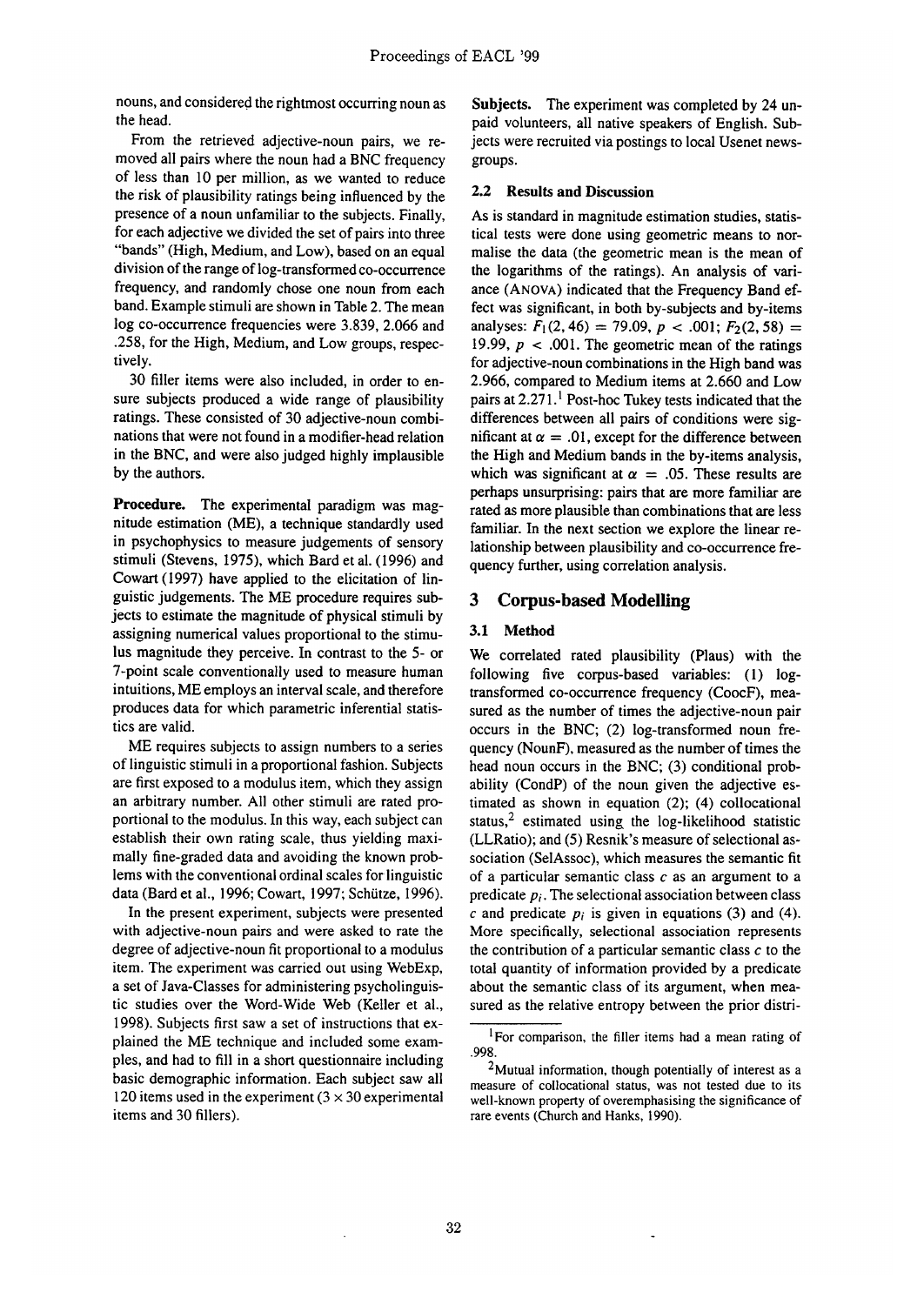# Proceedings of EACL '99

| Pattern                  | Example                       |  |  |
|--------------------------|-------------------------------|--|--|
| adjective noun           | educational material          |  |  |
| adjective specifier noun | usual weekly classes          |  |  |
| adjective noun noun      | environmental health officers |  |  |

| Adjective | Co-occurrence Frequency Band |      |          |      |             |     |
|-----------|------------------------------|------|----------|------|-------------|-----|
|           | High                         |      | Medium   |      | Low         |     |
| hungry    | animal                       | 1.79 | pleasure | 1.38 | application |     |
| guilty    | verdict                      | 3.91 | secret   | 2.56 | cat         |     |
| temporary | iob                          | 4.71 | post     | 2.07 | cap         | .69 |
| naughty   | girl                         | 2.94 | dog      | 1.6  | lunch       | .69 |

Table 1: Example of noun-adjective patterns

Table 2: Example stimuli (with log co-occurrence frequencies in the BNC)

bution of classes *p(c)* and the posterior distribution  $p(c \mid p_i)$  of the argument classes for a particular predicate *Pi.* 

(2) 
$$
P(noun \mid adjective) = \frac{f(adjective, noun)}{f(adjective)}
$$

(3) 
$$
A(p_i, c) = \frac{1}{\eta_i} \cdot P(c | p_i) \cdot \log \frac{P(c | p_i)}{P(c)}
$$

$$
(4) \quad \eta_i = \sum_c P(c \mid p_i) \cdot \log \frac{P(c \mid p_i)}{P(c)}
$$

In the case of adjective-noun combinations, the selectional association measures the semantic fit of an adjective and each of the semantic classes of the nouns it co-occurs with. We estimated the probabilities  $P(c | p_i)$  and  $P(c)$  similarly to Resnik (1993) by using relative frequencies from the BNC, together with WordNet (Miller et al., 1990) as a source of taxonomic semantic class information. Although the selectional association is a function of the predicate and all semantic classes it potentially selects for, following Resnik's method for verb-object evaluation, we compared human plausibility judgements with the maximum value for the selectional association for each adjective-noun combination.

Table 3 shows the models' predictions for three sample stimuli. The first row contains the geometric mean of the subjects' responses.

### **3.2 Results**

The five corpus-based variables were submitted to a correlation analysis (see Tables 5 and 4). The highest correlation with judged plausibility was obtained with the familiarity of the adjective-noun combination (as operationalised by corpus co-occurrence frequency). Three other variables were also significantly correlated with plausibility ratings: the conditional probability *P*(noun | adjective), the log-likelihood ratio, and Resnik's selectional association measure. We discuss each predictor variable in more detail:

- **I. Familiarity of adjective-noun pair.** Logtransformed corpus co-occurrence frequency was significantly correlated with plausibility (Pearson  $r = .570$ ,  $n = 90$ ,  $p < .01$ ). This verifies the Frequency Band effect discovered by the ANOVA, in an analysis which compares the individual co-occurrence frequency for each item with rated plausibility, instead of collapsing 30 pairs together into an equivalence class. Familiarity appears to be a strong determinant of adjective-noun plausibility.
- 2. Familiarity **of head noun.** Log frequency of the head noun was not significantly correlated with plausibility  $(r = .098)$ , which suggests that adjective-noun plausibility judgements are not influenced by noun familiarity.
- 3. Conditional probability. The probability of the noun given the adjective was significantly correlated with plausibility  $(r = .220, p < .05)$ . This is unsurprising, as conditional probability was also correlated with co-occurrence frequency  $(r = .497, p < .01).$
- 4. Collocational status. The log-likelihood statistic yielded a significant correlation with plausibility  $(r = .350, p < .01)$ , a fact that supports the collocational nature of plausible adjectivenoun combinations. The log-likelihood ratio was in turn correlated with co-occurrence frequency  $(r = .725, p < .01)$  and conditional probability  $(r = .405, p < .01).$
- 5. Selectional association. Resnik's measure of selectional association was also significantly correlated with plausibility  $(r = -.269, p < .05)$ .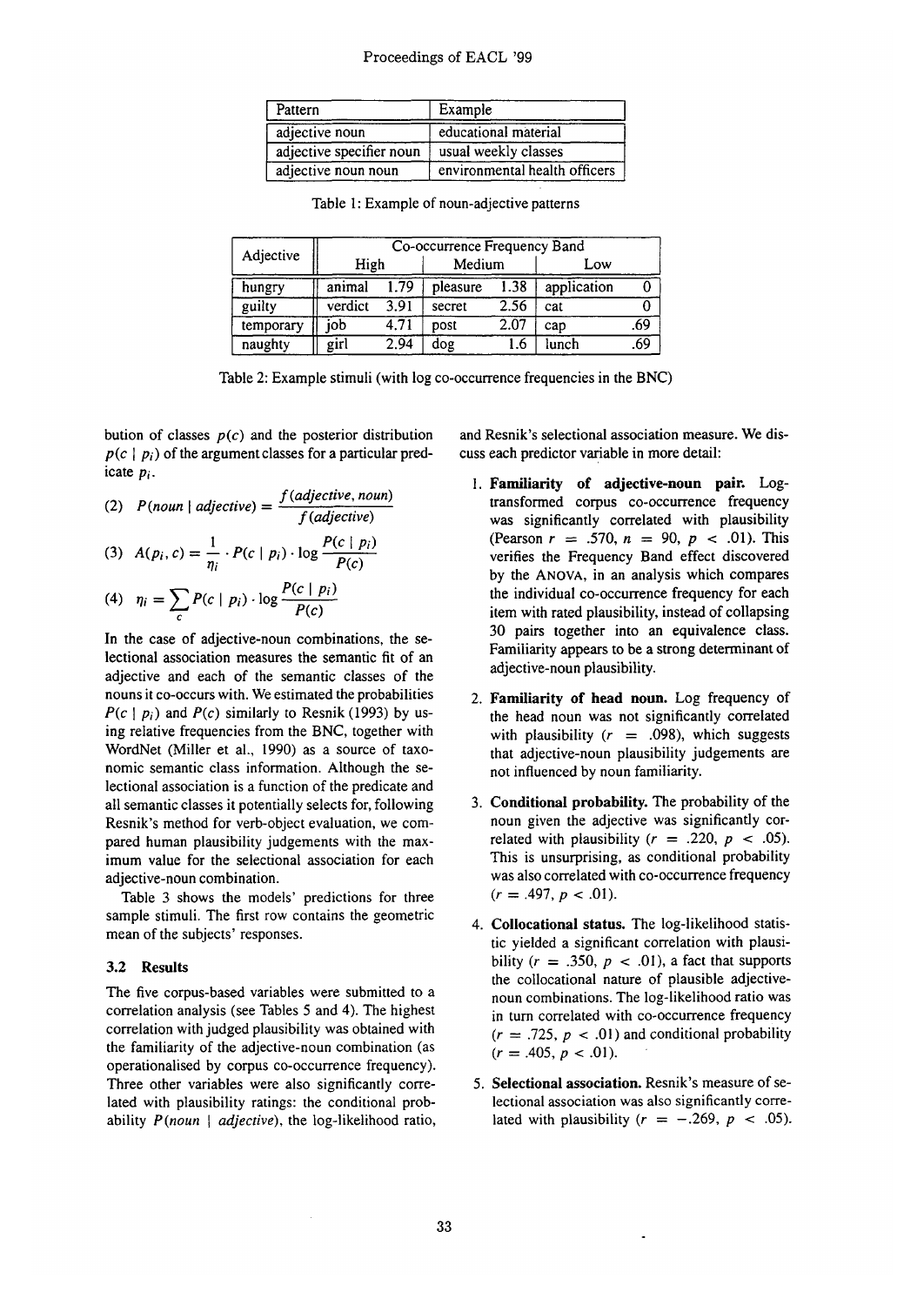|          | hungry animal | hungry application | hungry pleasure |
|----------|---------------|--------------------|-----------------|
| Plaus    | 3.02          | 1.46               | 1.31            |
| CoocF    | 1.79          | 1.38               |                 |
| NounF    | 9.63          | 9.69               | 8.67            |
| CondP    | .003          | .002               | .0005           |
| LLRatio  | 26.81         | 14.33              | 2.9             |
| SelAssoc |               |                    | .22             |

Table 3: Models' prediction for *hungry* and its three paired noun heads

However, it should be noted that selectional association was *negatively* correlated with plausibility, although Resnik found the measure was positively correlated with the judged plausibility of verb-object combinations, consistent with its information-theoretic motivation. Resnik's metric was also negatively correlated with cooccurrence frequency  $(r = -.226, p < .05)$ , but there was no correlation with noun frequency, conditional probability, or log-likelihood ratio.

Since several of the corpus-based variables were intercorrelated, we also calculated the squared semipartial correlations between plausibility and each corpusbased variable. This allows the unique relationship between each predictor and plausibility (removing the effects of the other independent variables) to be determined. Co-occurrence frequency accounted uniquely for 15.52% of the variance in plausibility ratings, while noun frequency, conditional probability, loglikelihood ratio, and selectional association accounted for .51%, .53%, .41% and 1.7% of the variance, respectively. This confirms co-occurrence frequency as the best predictor of adjective-noun plausibility.

One explanation for the negative correlation between selectional association and plausibility, also pointed out by Resnik, is the difference between verb-object and adjective-noun combinations: combinations of the latter type are more lexical than conceptual in nature and hence cannot be accounted for on purely semantic or syntactic grounds. The abstraction provided by a semantic taxonomy is at odds with the idiosyncratic (i.e., lexical) nature of adjective-noun co-occurrences. Consider for instance the adjective *hungry.* The class (entity) yields the highest selectional association value for the highest rated pair *hungry animal.* But (entity) also yields the highest association for the lowest rated pair *hungry application (A(hungry,* (entity}) = .50 in both cases). The highest association for *hungry pleasure,* on the other hand, is given by the class  $\langle \text{act} \rangle$  (*A*(hungry,  $\langle \text{act} \rangle$ ) = .22). This demonstrates how the method tends to prefer the most frequent classes in the taxonomy (e.g., (entity), (act)) over less frequent, but intuitively more plausible classes (e.g., (feeling) for *pleasure* and (use} for *application).* 

This is a general problem with the estimation of the probability of a class of a given predicate in Resnik's method, as the probability is assumed to be uniform for all classes of a given noun with which the predicate co-occurs. Although the improvements suggested by Ribas (1994) try to remedy this by taking the different senses of a given word into account and implementing selectional restrictions in the form of weighted disjunctions, the experiments reported here indicate that methods based on taxonomic knowledge have difficulties capturing the idiosyncratic (i.e., lexicalist) nature of adjective-noun combinations.

Finally, idiosyncrasies in WordNet itself influence the performance of Resnik's model. One problem is that sense distinctions in WordNet axe often too fine-grained (Palmer (1999) makes a similar observation). Furthermore, there is considerable redundancy in the definition of word senses. Consider the noun *application:* it has 27 classes in WordNet which include (code), (coding system), (software), (communication}, (writing) and (written communication}. It is difficult to see how (code} or (coding system} is not (software} or (writing) is not (written communication). The fine granularity and the degree of redundancy in the taxonomy bias the estimation of the frequency of a given class. Resnik's model cannot distinguish classes which are genuinely frequent from classes which are infrequent but yet overly specified.

#### **4 Future Work**

Although familiarity of the adjective-noun combination proved to be the most predictive measure of judged plausibility, it is obvious that this measure will fail for adjective-noun pairs that never co-occur at all in the training corpus. Is a zero co-occurrence count merely the result of insufficient evidence, or is it a reflection of a linguistic constraint? We plan to conduct another rating experiment, this time with a selection of stimuli that have a co-occurrence frequency of zero in the BNC. These data will allow a further test of Resnik's selectional association measure.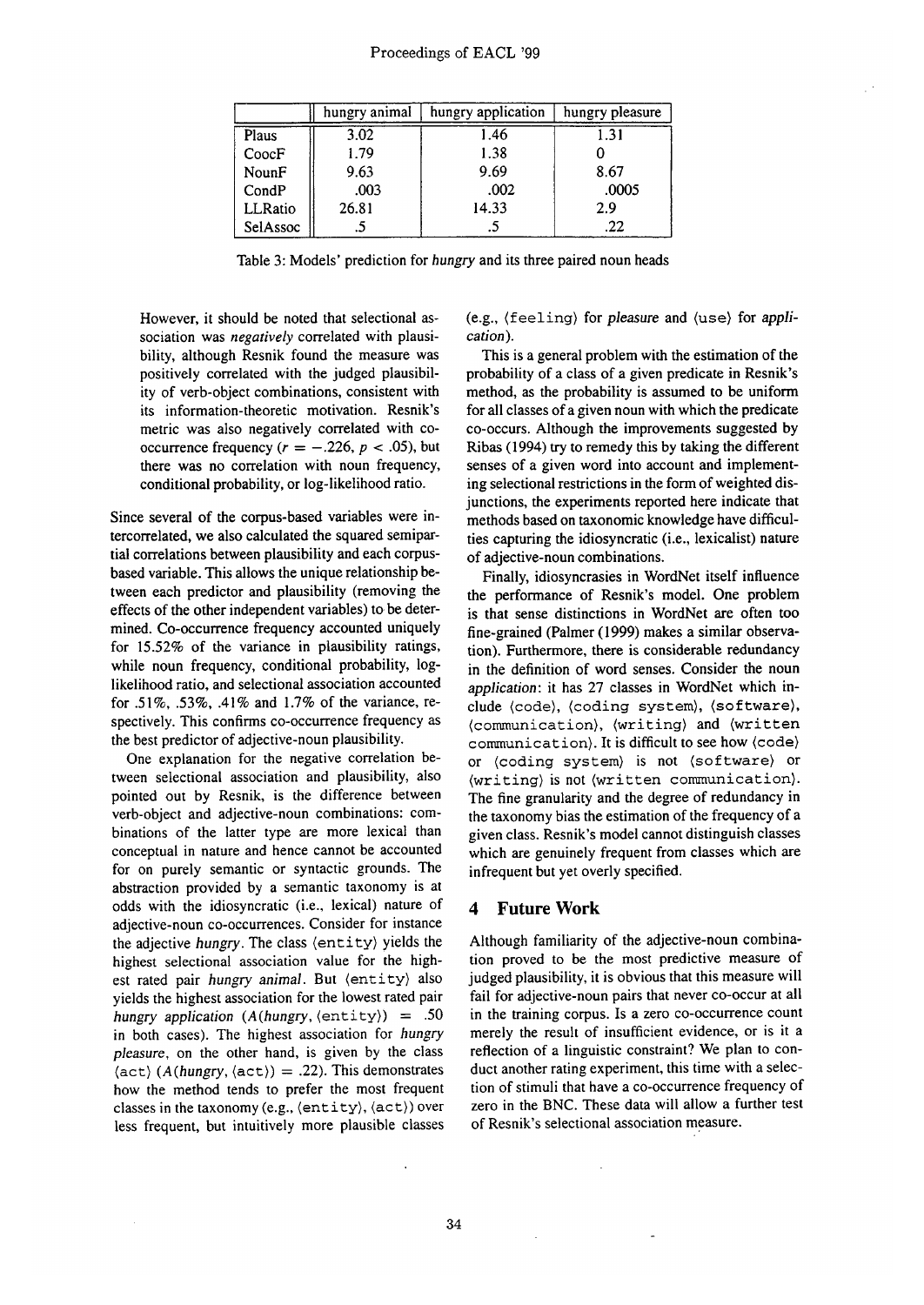|         | Plaus | CoocF | NounF  | CondP | LLRatio | SelAssoc |
|---------|-------|-------|--------|-------|---------|----------|
| Min     | .770  |       | 6.988  | .0002 | .02     | .100     |
| Max     | 3.240 | 5.037 | 11.929 | .2139 | 1734.88 | 1.000    |
| Mean    | 2.632 | 2.054 | 9.411  | .0165 | 176.24  | .288     |
| Std Dev | 529   | 1.583 | 1.100  | .0312 | 334.23  | .170     |

Table 4: Descriptive statistics for the six experimental variables

|                                                   | Plaus    | CoocF    | NounF | CondP   | LLRatio |
|---------------------------------------------------|----------|----------|-------|---------|---------|
| CoocF                                             | $.570**$ |          |       |         |         |
| NounF                                             | .098     | $.221*$  |       |         |         |
| CondP                                             | $.220*$  | $.497**$ | .008  |         |         |
| LLRatio                                           | $.350**$ | $.725**$ | .001  | .405**  |         |
| SelAssoc                                          | $-.269*$ | $-.226*$ | - 191 | $-.097$ | .015    |
| ** $p$ < .01 (2-tailed)<br>$* p < .05$ (2-tailed) |          |          |       |         |         |

Table 5: Correlation matrix for plausibility and the five corpus-based variables

We also plan to investigate the application of similarity-based smoothing (Dagan et ai., 1999) to zero co-occurrence counts, as this method is specifically aimed at distinguishing between unobserved events which are likely to occur in language from those that are not. Plausibility ratings provide a suitable test of the psychological validity of co-occurrence frequencies "recreated" with this method.

# **5 Conclusions**

This paper explored the determinants of linguistic plausibility, a concept that is potentially relevant for lexical choice in natural language generation systems. Adjective-noun plausibility served as a test bed for a number of corpus-based models of linguistic plausibility. Plausibility judgements were obtained from human subjects for 90 randomly selected adjective-noun pairs. The ratings revealed a clear effect of familiarity of the adjective-noun pair (operationalised by corpus co-occurrence frequency).

In a correlation analysis we compared judged plausibility with the predictions of five corpus-based variables. The highest correlation was obtained with the co-occurrence frequency of the adjective-noun pair. Conditional probability, the log-likelihood ratio, and Resnik's (1993) selectional association measure were also significantly correlated with plausibility ratings. The correlation with Resnik's measure was negative, contrary to the predictions of his model. This points to a problem with his technique for estimating word class frequencies, which is aggravated by the collocational nature of noun-adjective combinations.

Overall, the results confirm the strongly lexicalist and collocational nature of adjective-noun combinations. This fact could be exploited in a generation system by taking into account corpus co-occurrence counts for adjective-noun pairs (which can be obtained straightforwardly) during lexical choice. Future research has to identify how this approach can be generalised to unseen data.

## **Acknowledgements**

The authors acknowledge the support of the Alexander S. Onassis Foundation (Lapata), the UK Economic and Social Research Council (Keller, Lapata), the Natural Sciences and Engineering Research Council of Canada, and the ORS Awards Scheme (McDonald).

### **References**

- Ellen Gurman Bard, Dan Robertson, and Antonella Sorace. 1996. Magnitude estimation of linguistic acceptability. *Language,* 72(1):32-68.
- Lou Burnard, 1995. *Users Guide for the British National Corpus.* British National Corpus Consortium, Oxford University Computing Service.
- Kenneth Ward Church and Patrick Hanks. 1990. Word association norms, mutual informations, and lexicography. *Computational Linguistics,*  16(1):22-29.
- Martin Corley, Steffan Corley, Matthew W. Crocker, Frank Keller, and Shari Trewin, 1999. *Gsearch User Manual.* Human Communication Research Centre, University of Edinburgh.
- Wayne Cowart. 1997. *Experimental Syntax: Applying Objective Methods to Sentence Judgments.* Sage Publications, Thousand Oaks, CA.
- D. A. Cruse. 1986. *Lexical Semantics.* Cambridge Textbooks in Linguistics. Cambridge University Press, Cambridge.